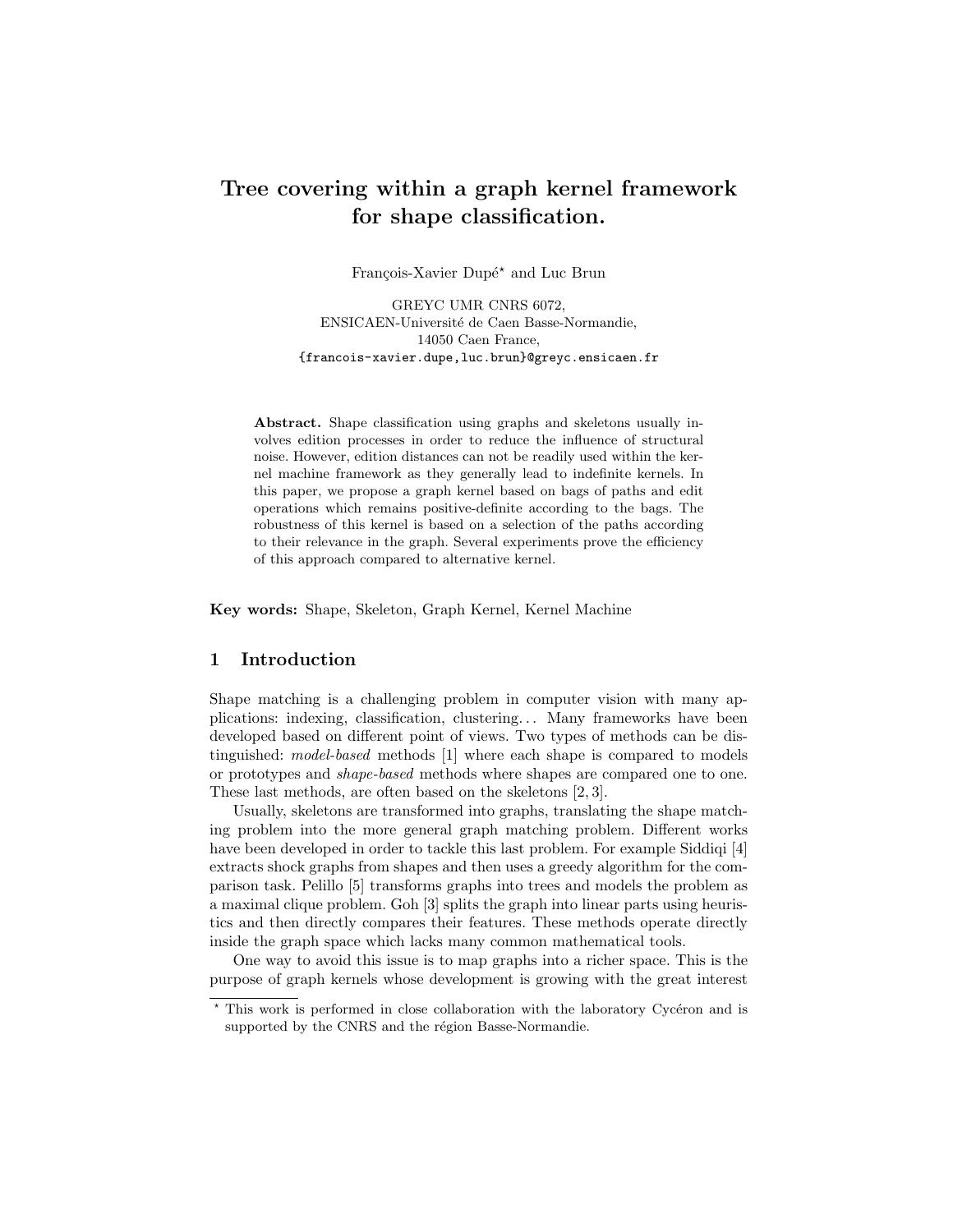#### 2 François-Xavier Dupé and Luc Brun

in kernel machines for the last ten years. The most famous graph kernels are the random walk kernel [6], the marginalized graph kernel [6] and the geometric kernel [6]. As the skeletonization process is not continuous, two graphs representing similar shapes can show severe structural differences. Since the above graph kernels implicitly reduce graphs comparison into paths comparison, graph perturbations modify the paths and thus lead to inaccurate comparison.

Suard [7] introduced a new graph kernel framework based on an explicit encoding of bags of paths. This framework offers 3 degrees of liberty for the design of a graph kernel: 1) construction scheme of the bag of paths of a graph, 2) definition of a kernel between bags of paths and 3) definition of a kernel between paths. The contribution of this paper lies in two of these three points: we propose 1) a new algorithm for the construction of the bag of path based on an edge-covering algorithm and 2) a new bag of paths kernel based on the mean kernel. This bag of path kernel is combined with the edition path kernel [8, 9].

This paper is structured as follows: first we present our graph construction scheme from a skeleton (Section 2). Then, a construction algorithm for bag of paths based on a tree-covering algorithm is proposed and analysed from a shape point of view (Section 3). Following that, we propose a new bag of paths kernel based on the mean kernel (Section 4). Then, we rapidly present the edition path kernel [8, 9] which is based on a hierarchical comparison of paths. Finally, the performance of the resulting graph kernel are measured through experiments in Section 6.

# 2 Skeleton-based graph

The skeleton of a shape is usually constructed from the medial axis which is defined as the centers of the circles of maximal radius [2]. Many graphs may be associated to the skeleton of a shape. Our graph construction scheme follows the approach proposed by Siddiqi [4]. It considers the enriched translation of the skeleton structure to a graph structure: the terminal points, the junction points and any point encoding an important change of slope of the radius function along the medial axis define the nodes of the graph. The edges of the graph correspond to skeleton's branches between two nodes. The slopes can be obtained using regression methods based on first order splines [9, 10]. Finally, for the sake of simplicity, we consider the maximal spanning tree of such graphs. Note that, as skeletonization is an homotopic transform, a shape with no hole leads directly to a tree.

The graph associated to a shape only provides information about its structural properties. Additional geometrical properties of the shape must be encoded using node and edge attributes in order to keep most of the shape properties. From a structural point of view, a node represents a particular point inside the shape skeleton and an edge a skeleton's branch. However, a branch also represents the set of points which are closer to the branch than any other branch. This set of points is defined as the influence zone of the branch and can be computed using a SKIZ transform [11].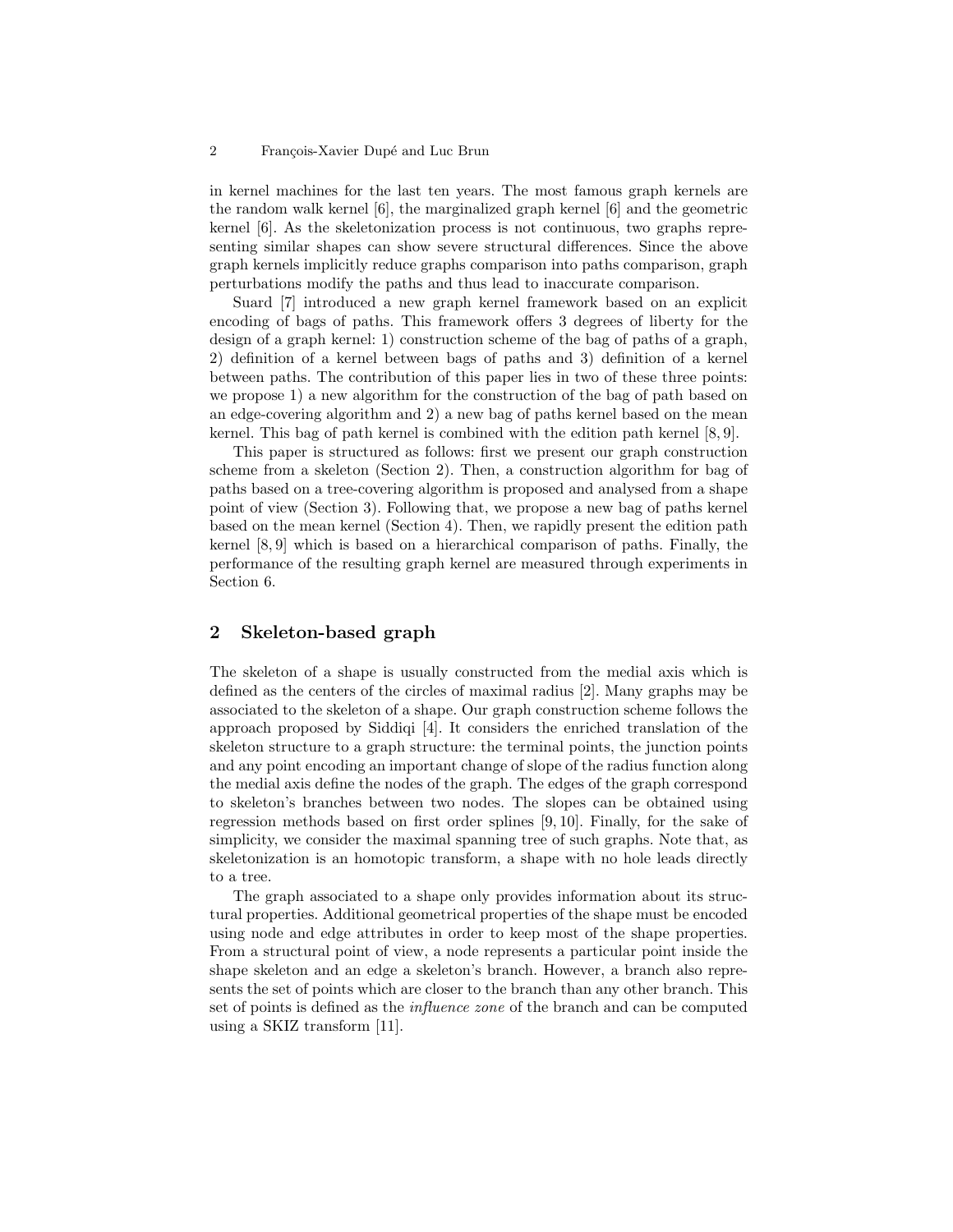We have thus selected a set of attributes which provides a good approximation of the shape. Torsello [12] proposes as edge attribute an approximation of the perimeter of the boundary which contributes to the formation of the edge, normalized by the approximated perimeter of the whole shape. This feature presents the double advantage of being additive and of encoding the relevance of edges inside graphs. Suard [13] proposes as node attribute the distance between the node position and the gravity center of the shape divided by the square of the shape area.

Two descriptors describing a branch of the skeleton and the evolution of the radius of the maximal circle along it are also considered. For each point  $(x(t), y(t))$  of a branch,  $t \in [0, 1]$ , we consider the radius  $R(t)$  of its maximal circle. In order to normalize the data, the radius is divided by the square root of the area of the influence zone of the branch. We also introduce  $\alpha(t)$ , the angle formed by the tangent vector at  $(x(t), y(t))$  and the x-axis. Then the two considered descriptors are  $(a_k)_{k\in\mathbb{N}}$  and  $(b_k)_{k\in\mathbb{N}}$  the coefficients of two regression polynomials that fit respectively  $R(t)$  and  $\alpha(t)$  in the least square sense. If both polynomials are of sufficient orders, the skeleton can be reconstructed from the graph and so the shape.

Within Suard [7] framework, the comparison of 2 graphs requires to build their associated bags of paths. The construction of such bags remains problematic, if we want to keep the link between the graph and the represented shape. In the next section, we propose a method based on this link between the structure of the graph and its semantics.

# 3 Covering the graph

The heuristic used to build a bag of paths from a graph constitutes a major step in the design of a graph kernel within the explicit bag of path framework. Paths extracted from a graph describe skeleton parts of the shape. So if a bag of path contains all the paths of a graph (or all the paths up to a fixed length), it will describe several times the same part of the shape. This redundancy may be inaccurate since it artificially enforces the importance of some parts of the shape.

This last remark tends to prove that selecting paths for the bag opens a door to a more efficient comparison. One example of selection process is to keep only a fixed percentage of the path amongst the weightier, however such a scheme induces a loss of some parts of the shape, since many edges may not be present inside such a bag of paths.

A proper solution would be to cut the shape into several parts and only consider one path for each part. From a graph point of view, this algorithm is related to the tree covering [14] problem. More precisely, we would like to have the minimal sub-set of heaviest paths from a given set of paths which covers the set of edges of the graph. It is equivalent to the edge covering problem using a given set of paths with the constraints of minimal cardinality and maximum weight. Such a problem is NP-hard even for trees [14].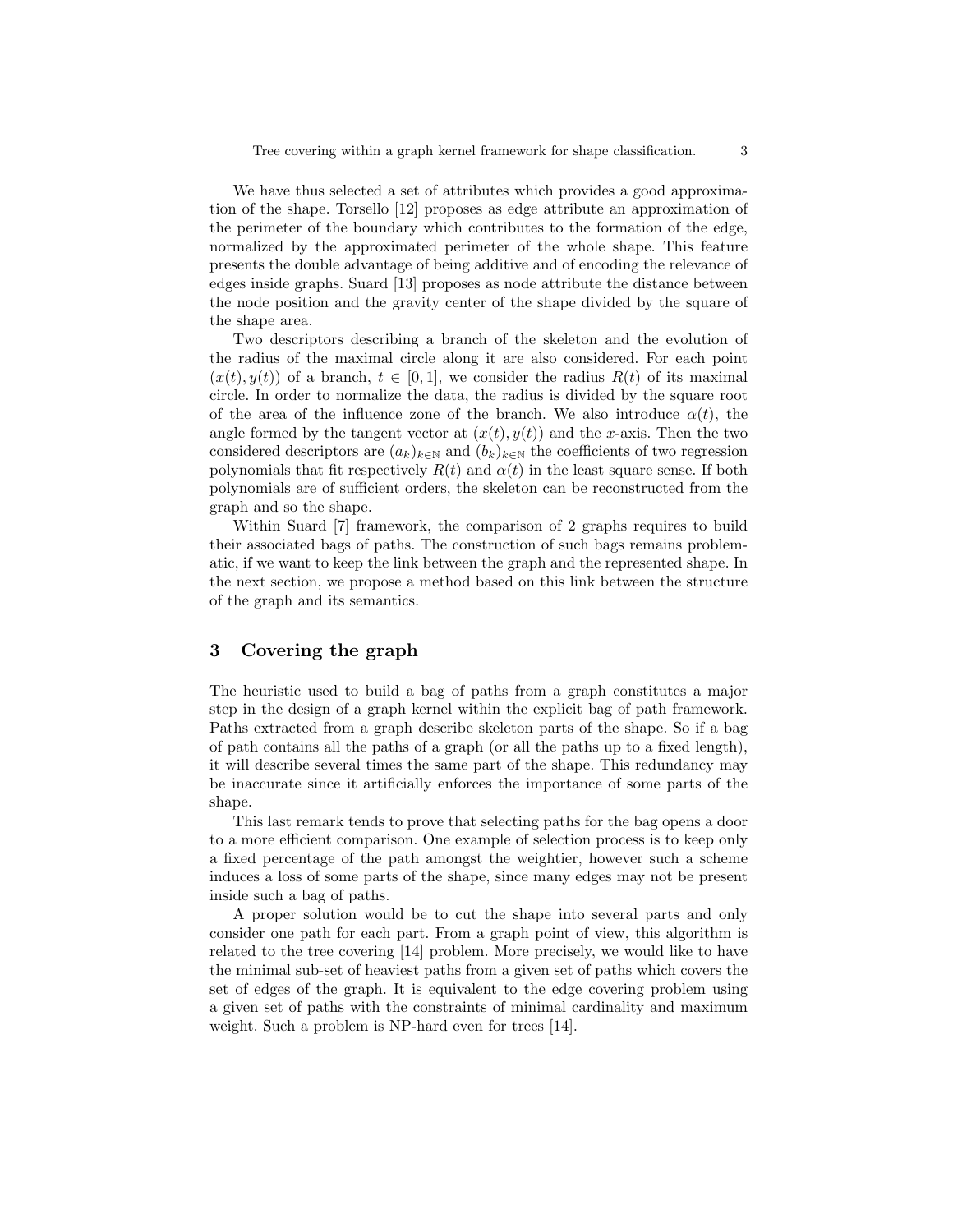4 François-Xavier Dupé and Luc Brun



Fig. 1. Computation of the tree covering by paths: (a) Extraction of paths, (b) Reduction of redundancy, (c) Edge-covering

The exact algorithm proposed by Guo [14] is based on dynamic programming and computes the whole set of covering solution from a given set of paths. This algorithm computes a vertex covering, but can be easily converted into an edge covering algorithm. We rapidly present the principle of this method: first, the authors root the tree using an arbitrary node and then apply an ascendant algorithm. At each step, a node is considered with all the paths which cover the node, then for each combination of paths, the weight of the covering of the sub-tree rooted on the node is computed using information from children. The algorithm finishes at the root node and the result is given by taking only the solution of maximal weight (using a top-down approach). The final complexity of the algorithm is  $\mathcal{O}(2^C C |V|)$  where |V| is the number of vertices and C the maximal number of paths covering one node. The edge-covering version of this algorithm is built by 1) considering at each node the paths which cover the node and its parent and 2) adding a fictive path which links the root node to a fictive node, this fictive node does not appear in the covering but its presence is needed for the computation of the final covering.

Though the complexity of the algorithm is exponential according to the measure of redundancy  $C$ , the optimal solution is computable in reasonable time using a proper choice of the initial set of paths. In order to avoid the complexity issue, we use a simple heuristic in order to reduce the redundancy while constructing the input set of paths: first, we compute all the paths up to a fixed length (Fig 1a), then the redundant paths with the smallest weight are removed until C is lower than a given threshold (Fig 1b). By redundant paths, we mean paths which can be removed without breaking the covering clause i.e. all edges must remain covered by at least one path. Finally, we run the covering algorithm on this last set of paths which produces the final bag of paths covering the whole graph (Fig 1c).

For the sake of completeness, the symmetric of each path belonging to the bag is added to it. Note, that the resulting bag of paths offers a complete representation of the shape as no edge is forgotten. The next section considers the construction of a bag of paths kernels.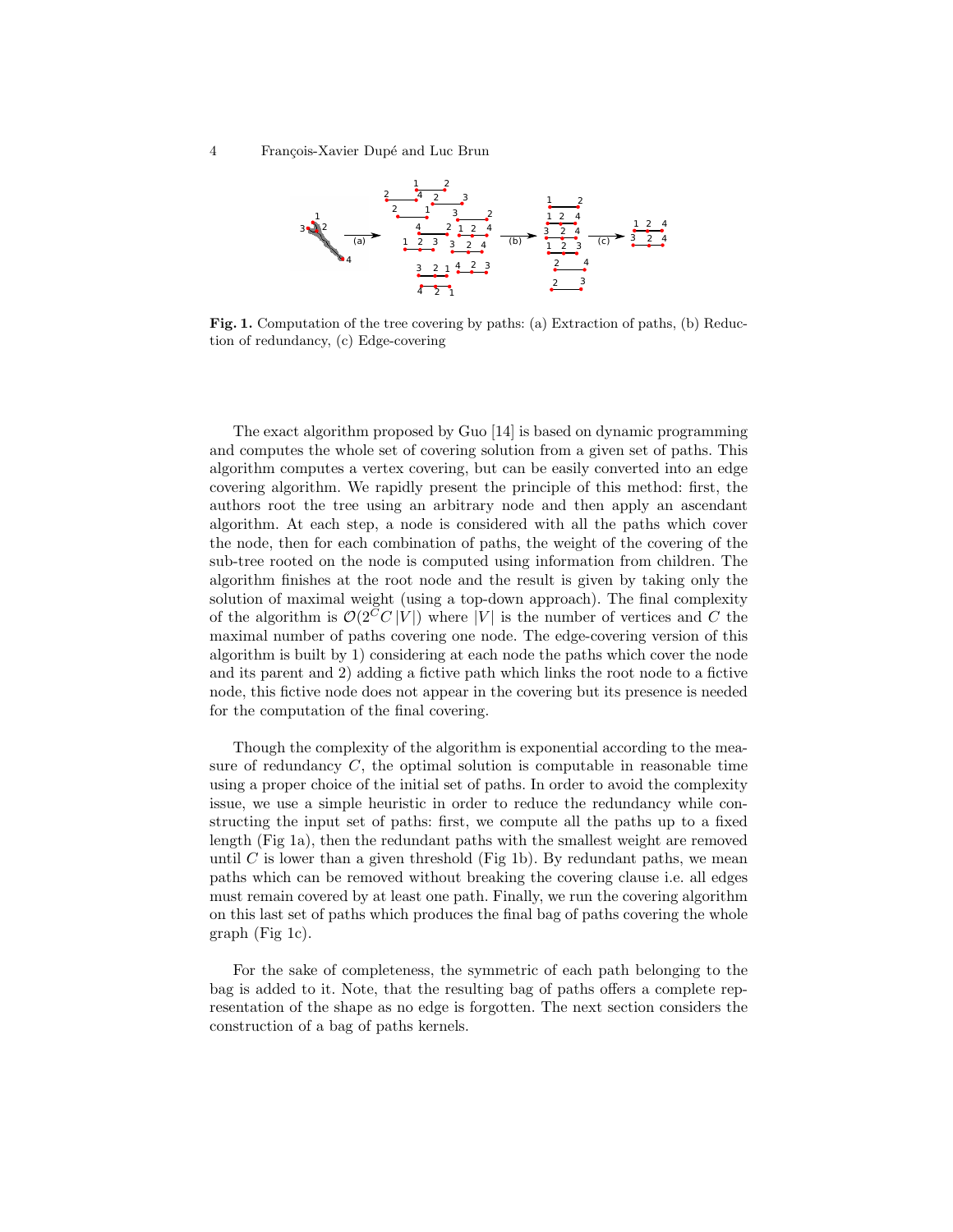Tree covering within a graph kernel framework for shape classification. 5

### 4 Bag of paths kernel

Let us consider a graph  $G = (V, E)$  where V denotes the set of vertices and  $E \subset V \times V$  the set of edges. Let us additionally consider a bag of paths P associated to  $G$ , we denote by  $|P|$  the number of paths inside  $P$ . We suppose that a definite-positive path kernel, denoted  $K_{path}$ , is available.

By considering two bags of paths  $P_1$ , associated to a graph  $G_1$  and  $P_2$ , associated to a graph  $G_2$ , as sets, we construct a bag of paths kernel by averaging the path kernel results between all couples of paths from each bag:

$$
K_{mean}(P_1, P_2) = \frac{1}{|P_1|} \frac{1}{|P_2|} \sum_{h \in P_1} \sum_{h' \in P_2} K_{path}(h, h').
$$
 (1)

This kernel defines a definite-positive kernel in the bag of paths domain [15]. However if the bags contains lots of paths, the kernel tends to average the information and so looses its efficiency. If the data follow a Gaussian law, a one-class SVM can be used to estimate the characteristics of the law. This leads to a kernel [8] based on the angle between the mean vectors which reduces the two bags of paths to their main characteristic, but is hence only semi definite-positive on the bags of paths.

We propose to control the average effect of the mean kernel by enforcing the weight of the paths near the mean path. This trick assumes that the distribution of the paths inside the bag almost follows a Gaussian law. Our kernel is thus constructed from the mean kernel with two additional control terms: first, we weight the paths by their relevance inside the graphs and second, we weight the paths by their distance to the center of their set. These two weights lead to the following kernel:

$$
K_{weighted}(P_1, P_2) = \frac{1}{|P_1|} \frac{1}{|P_2|} \sum_{h \in P_1} \sum_{h' \in P_2} \langle K_{path}(h, m), K_{path}(h', m') \rangle^d
$$
  

$$
\frac{\omega(h)}{W} \frac{\omega(h')}{W'} K_{path}(h, h').
$$
 (2)

where  $d \in \mathbb{R}^+$ , m and m' denote the mean paths of  $P_1$  and  $P_2$ ,  $\omega(h)$  (resp.  $\omega(h')$  denotes the sum of the edge's weights of h (resp. h') and W (resp. W') the whole weight of the graph containing  $h$  (resp.  $h'$ ). The value of the path kernel between a path and the mean path of its bag P is defined as:  $K_{path}(h, w) =$  $\frac{1}{|P|} \sum_{h_i \in P} K_{path}(h, h_i)$ . The kernel  $K_{weighted}$  is definite-positive [15] and so defines a metric between bags of paths.

We directly use this last kernel, as graph kernel i.e.  $K(G_1, G_2)$  =  $K_{weighted}(P_1, P_2)$  where  $P_1$  (resp.  $P_2$ ) is the bag of paths associated to  $G_1$  (resp.  $G<sub>2</sub>$ ). Obviously, this graph kernel is only semi-definite positive as two similar bags of paths can be defined from two different graphs. However, the semi positivedefinitiveness is not a real issue since shape graphs are closely characterized by their features attributed to edges and nodes. So equality between two bags of paths would mean that the two shapes share common sub-parts and are therefore almost similar.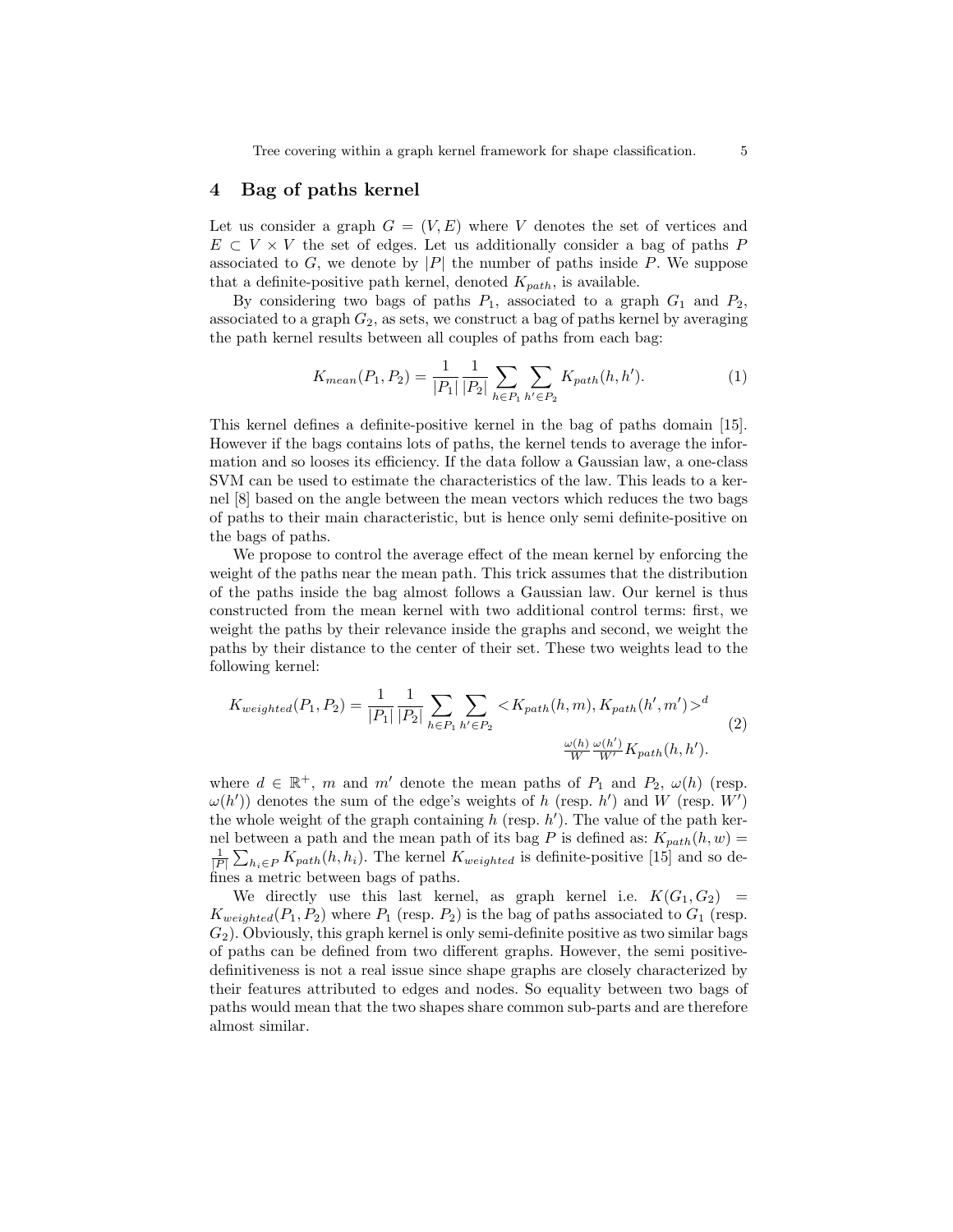6 François-Xavier Dupé and Luc Brun



Fig. 2. Effect of the edition process

# 5 Hierarchical kernel

Bag of paths kernel are built upon a path kernel. This kernel can be viewed as a similarity measure for paths. Kashima [16] proposes the following path kernel:

$$
K_{path}(h, h') = K_v(\varphi(v_1), \varphi(v'_1)) \prod_{i=2}^{|h|} K_e(\psi(e_{v_{i-1}v_i}), \psi(e_{v'_{i-1}v'_i})) K_v(\varphi(v_i), \varphi(v'_i)), \quad (3)
$$

where  $\varphi(v)$  and  $\psi(e)$  denote respectively the vectors of features associated to the node v and the edge  $e$  and  $K_v$  and  $K_e$  denote respectively vertices and edges kernels. This kernel is positive-definite, if  $K_v$  and  $K_e$  are positive-definite. Edges and vertices kernels are usually built using Gaussian radial basis kernel on the difference of feature vectors.

However, since graphs are constructed from shape skeletons, they are sensitive to shape perturbations. On complex shapes, severe shape modifications may lead to inaccurate comparison while working on paths. In order, to deal with this problem, we introduce an edition process inside the path kernel.

From a path point of view, the perturbation result in addition of nodes and edges. Using this observation, we construct two elementary operations on paths: node suppression and edge contraction. The edition process is described in [9] and briefly recall bellow for completeness.

Each edition corresponds to a deformation of the shape. Fig. 2 shows the effect of each edition operation on a simple shape (Fig. 2a): the contraction of an edge results in the contraction of the shape (Fig. 2b) and the suppression of a node results in the partial lost of the shape (Fig. 2c). As these operations change the shape, all the attributes are updated using the new shape information. Finally, we construct a path kernel by comparing paths and their rewritings.

#### 5.1 Edition path kernel

Let us denote by  $\kappa$  the function which applies the cheapest operation on a path [8, 9] and D the maximal number of reductions. The successive applications of the function  $\kappa$  associates to each path h a sequence of reduced paths  $(h, \kappa(h), \ldots,$  $\kappa^{D}(h)$ ). A cost  $cost_{k}(h)$  is associated to each reduced path  $\kappa^{k}(h)$ . This cost is defined as the sum of the costs of the k operations needed to obtain  $\kappa^k(h)$  [9].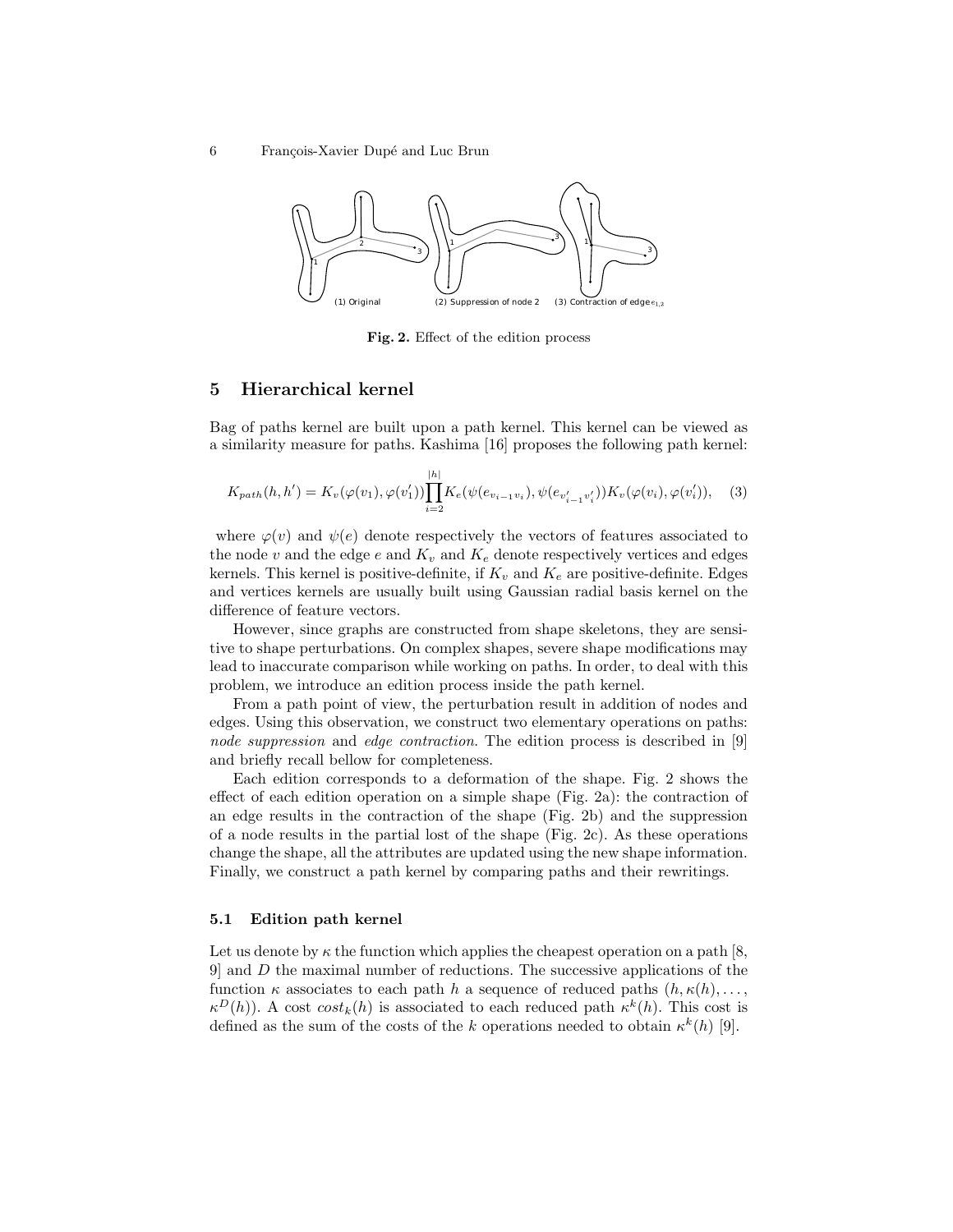

Fig. 3. ROC curves: (a) using  $K_w$  (the curve with circles) and  $K_{uvw}$  (the curve with squares) compared to the random walk kernel (the curves with the stars), (b) using  $K_w$  with all the paths (the curve with crosses), with only one percent of the heaviest paths (the solid curve) and only ten percent of the heaviest path (the dashed curve). (c) The three birds of the training set.

Using  $K_{path}$  as path kernel, the idea is to construct another path kernel with a control on the edition process. The kernel  $K_{edit}$  is defined as a sum of kernels between reduced paths thus leading to a hierarchical comparison of paths. Given two paths h and  $h'$ , the kernel  $K_{edit}(h, h')$  is defined as:

$$
K_{edit}(h, h') = \frac{1}{D+1} \sum_{k=0}^{D} \sum_{l=0}^{D} \exp\left(-\frac{\cosh_k(h) + \cosh_l(h')}{2\sigma_{cost}^2}\right) K_{path}(\kappa^k(h), \kappa^l(h')), \tag{4}
$$

where  $\sigma_{cost}$  is a tuning variable.

This kernel is composed of two parts: a scalar product of the edition costs in a particular space and a path kernel. For a small value of  $\sigma_{cost}$  the behavior of the kernel will be close to  $K_{path}$  as only low editions cost will contribute. For a high value every editions will contribute with an approximately equal importance. This kernel is definite-positive on the domain of paths as it is a kernel between the hierarchies of paths (see [15, 9] for more details).

### 6 Results

We perform in the following two experiments which compare the performances of 1) the mean kernels with the random walk kernel and 2) kernels based on different kind of bags of paths. For all the experiments, we used the following RBF coefficients (Section 2): for the perimeter:  $\sigma_{perimeter} = 0.1$ , for the distance of the coefficients of the order 2 polynomials describing the radius evolution:  $\sigma_{radius} = 5.0$ , for the distance between the coefficients of the order 5 polynomials describing the orientation evolution:  $\sigma_{orientation} = 2000$  and for the distance to the gravity center:  $\sigma_{gravity \ center} = 0.5$ .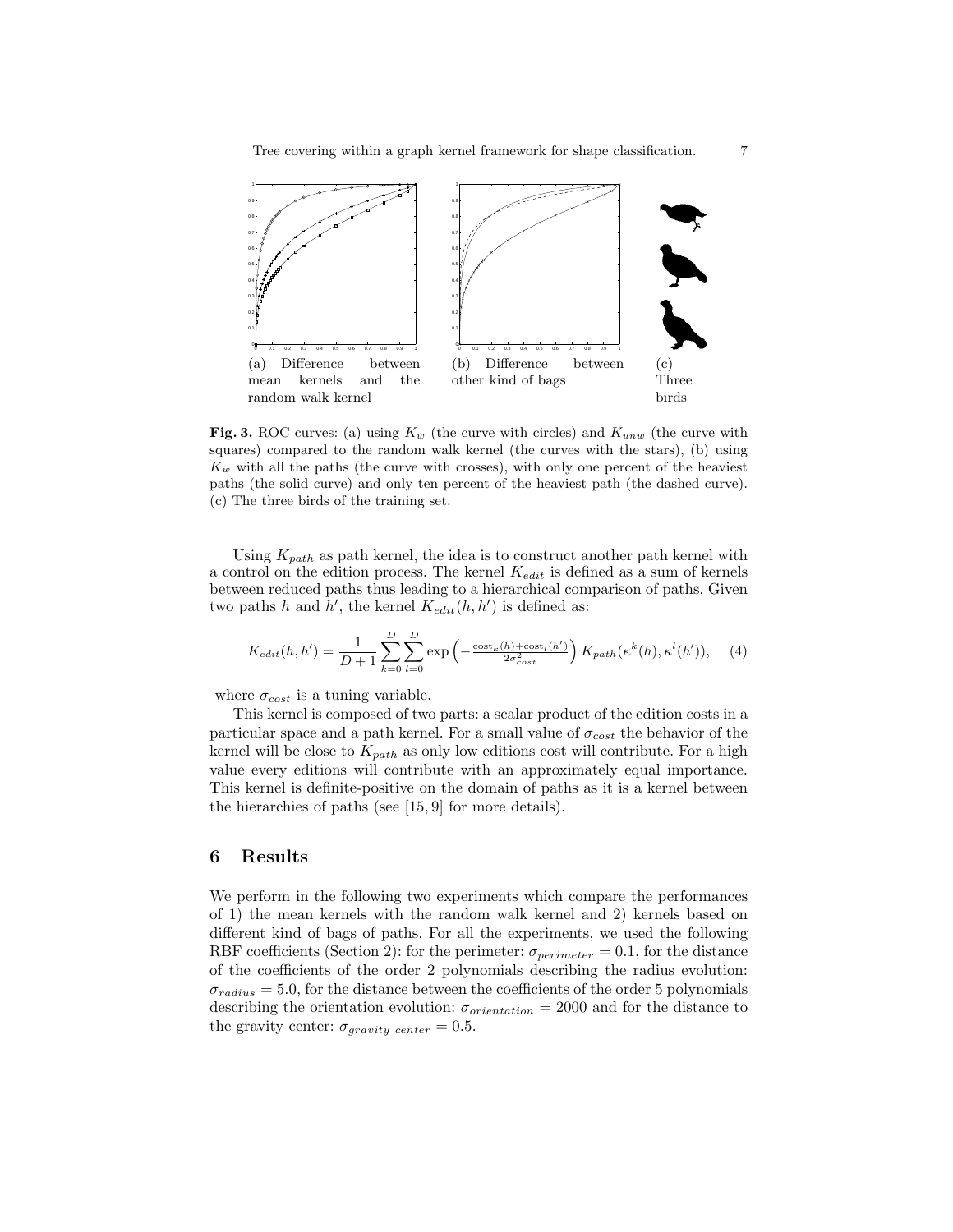8 François-Xavier Dupé and Luc Brun

| <b>Times</b>                                             |
|----------------------------------------------------------|
| $12\text{min}40$                                         |
| $3\text{min}50$                                          |
| 6min40                                                   |
| 153min50                                                 |
| 10s                                                      |
| $ K_w $ using 10 percent of the heaviest paths<br>3min40 |
|                                                          |

Table 1. Classification times: training and prediction

When building the different bags of paths, we only consider paths up to a length of three edges. For the edition process, we perform up to 3 editions on each paths [9] and fix the coefficient of the kernel over the edition cost as  $\sigma_{cost} = 0.5$ (Eq. (4)). The weighted mean kernel is built using  $K_{weighted}$  with  $d = 5$  and is denoted by  $K_w$  and the unweighted mean kernel is built using  $K_{weighted}$  with  $d = 0$  and is denoted by  $K_{unw}$ .

For the following two experiments, we use the 216 shapes of the LEMS database [17] and consider the one-class classification of birds against all the shapes of this database. This classification is performed using the kernel PCA approach proposed by Hoffmann [18] and the results are used to built the ROC curves. The training set contains only three birds (Fig.3c). The classification times for the different kernels are given in Tab 1.

# 6.1 Experiment I: the difference between the mean kernels and random walk kernel

Fig. 3a shows the ROC curves obtained using the random walk kernel and the  $K_w$  and  $K_{unw}$  kernels combined with the covering algorithm for the construction of the bag of paths.  $K_{unw}$  shows the worst performance as the information is lost by the average. The random walk kernel shows an improvement compared to the latter kernel, however since it consider all the paths of the graphs, it is sensitive to the structural noise. The best results is given by  $K_w$ , as expected the average drawbacks are attenuated by the weighting.

### 6.2 Experiment II: the bag of paths kernels

Fig. 3b shows the ROC curves obtained using different bags of paths: one with all the paths, one with only 1 percent of the heaviest paths and the last with 10 percent of the paths. All these bags of paths have been used with the weighted mean kernel  $K_w$ . The results prove that considering all the paths is not the best idea and the resulting kernel preforms like the  $K_{unw}$  combined with the covering algorithm, but requires more times to classify (Tab. 1). Using one percent of the heaviest paths or ten percent lead to similar results. This last result prove that most of the information is hold by the heaviest paths, however using the covering algorithm leads to better results as the description of shapes is more complete.